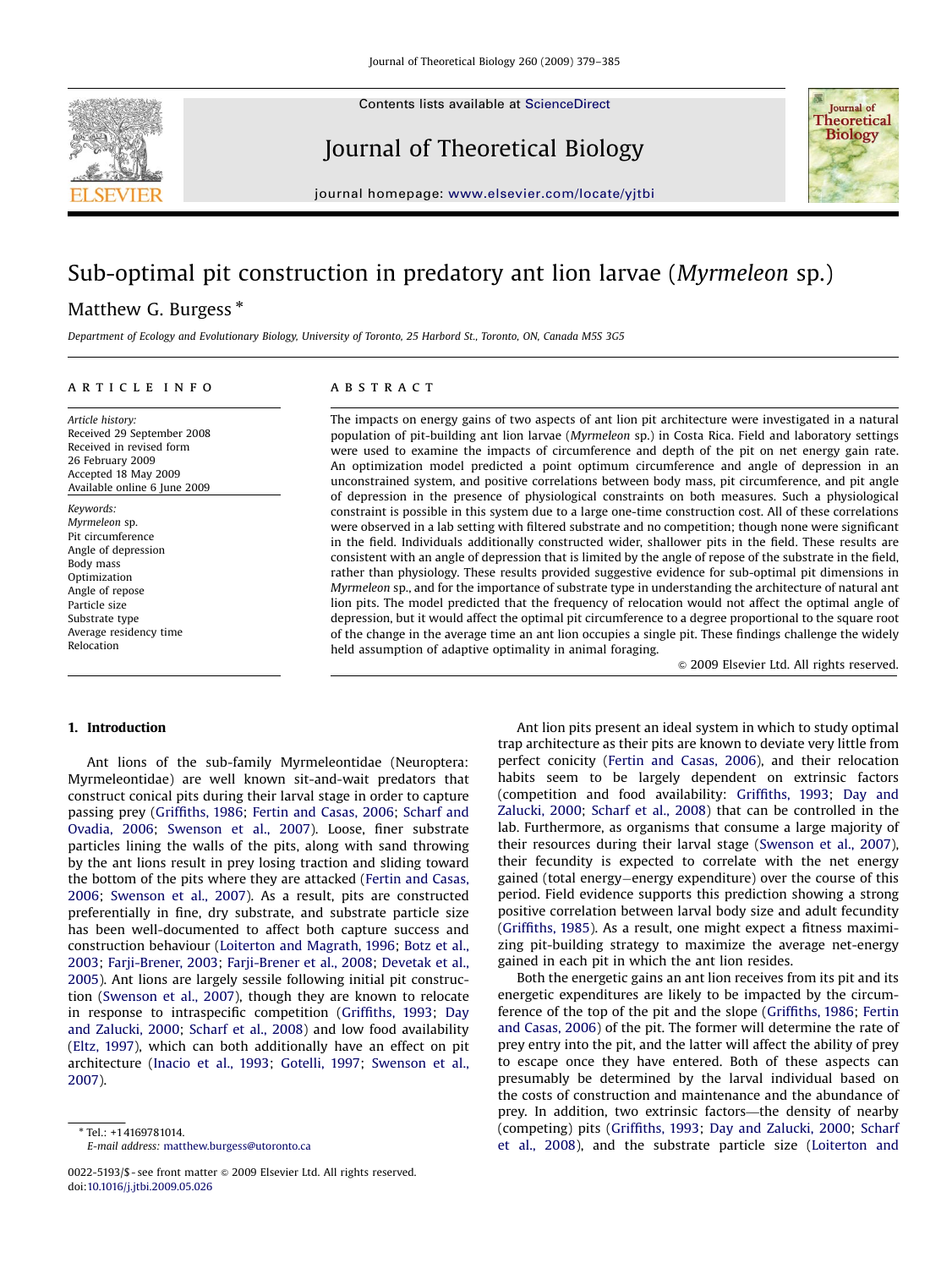[Magrath, 1996;](#page-6-0) [Farji-Brener, 2003\)](#page-6-0)—can affect capture rates. The shape of the fitness surface as a function of all of these parameters is expected to generate empirical relationships between the parameters, some of which have previously been observed ([Griffiths, 1986;](#page-6-0) [Devetak et al., 2005](#page-5-0); [Fertin and Casas, 2006;](#page-6-0) [Farji-Brener et al., 2008](#page-5-0)). Substrate type and conspecific density can be controlled in a lab setting, which allows for a closer examination of the relationship between the intrinsic variables: pit circumference and slope. Manipulating the extrinsic variables additionally allows for an assessment of the behavioural plasticity present in pit construction.

Past empirical evidence has suggested a positive correlation between the size of constructed pits and ant lion body size ([Griffiths, 1986](#page-6-0); [Swenson et al., 2007\)](#page-6-0), as well as a negative correlation between particle size and angle of repose in the substrate (the maximum architecturally stable slope angle) ([Lucas, 1982;](#page-6-0) [Botz et al., 2003](#page-5-0)). In this study, the relationships between pit slope, pit circumference, body mass, and pit density were examined in a natural population of ant lions (Myrmeleon sp.) in Las Cruces, Costa Rica, both in the field and in a laboratory setting with no competition, controlling for density and substrate type. A simple model was developed to estimate the net energy gain an ant lion receives from a single pit over the course of its average pit residency time as a function of the slope (measured as the angle between the horizontal and the pit wall, referred to hereafter as the angle of depression) and the circumference of the entrance to the pit. This model predicts, in the absence of competition, the existence of a point optimum pit circumference and angle of depression that maximizes net energy gain over the residence period in a single pit. However, the fact that a majority of the energetic costs are incurred at one time, during pit construction ([Swenson et al., 2007](#page-6-0); [Griffiths, 1986](#page-6-0)), may represent a constraint that is dependent on the size and hunger level of the organisms [\(Heinrich and Heinrich, 1984](#page-6-0); [Hauber, 1999\)](#page-6-0) resulting in sub-optimal pit dimensions ([Griffiths, 1986](#page-6-0)). Such physiological constraints have previously been observed to result in suboptimality of other aspects of ant lion foraging as well ([Scharf and](#page-6-0) [Ovadia, 2006](#page-6-0)). If this is the case, the model predicts a positive correlation between pit circumference and angle of depression, somewhat contradictory to the findings of [Griffiths \(1986\),](#page-6-0) in which third-instar larvae were observed to construct larger, shallower pits than first two larval instars. The predictions of the model presented in this study were tested empirically in both a laboratory and field setting.

### 2. Methods

## 2.1. Experimental methods

All field and laboratory observations were made at Las Cruces Biological Station in Costa Rica (8°47'N, 82°57'W, 1000-1385 m elevation) in February 2008 (during the dry season). 18 pits from a natural population of Myrmeleon sp. found in Wilson Botanical Garden were located, and diameter and depth were both measured to a resolution of 1 mm using callipers. From these measures, circumferences ( $C = \pi *$ diameter) (accuracy of  $\pm$  $(\pi/2)$  mm) and angles of depression ( $\theta = \arctan(\text{depth}/(\text{diameter}/2)))$ (accuracy of  $\sim \pm 1.3^{\circ}$  (based on calculations using the average depth and diameter over all measurements)) were calculated. For each pit, the distances to nearby pits were measured using a ruler, and the total number of surrounding pits within 25 cm was recorded. Each pit was numbered in order to keep track of individuals. Ant lions were then extracted carefully from their pits using tweezers and placed individually in roughly cylindrical plastic cups (100 mm (diameter)  $\times$  110 mm (depth)) filled with substrate from the field site in which the natural population was found. The substrate used had been filtered with a sieve to remove larger particles. These cups were then placed on a tray and left for 24 h in a high-sun, rain-protected area outside to allow time for the ant lions to rebuild their pits. At the end of this period, nine of the original 18 ant lions were found to have constructed new pits, and these pits were again measured in diameter and depth to a resolution of 1 mm, from which circumferences and angles of depression were calculated. All 18 ant lions were then extracted, killed using a cyanide kill-jar, and weighed to a resolution of 0.001 g using a fine balance.

#### 2.2. Model

I constructed a simple analytical model of the energy tradesoffs faced by an ant lion with respect to pit circumference (C) and angle of depression  $(\theta)$  under the assumption that the pits were conical (see [Fertin and Casas, 2006\)](#page-6-0). Net energetic gain ( $E_{NET}$ ) over the average residence period in a single pit  $(\tau)$  was used as a contextual measure of fitness and assumed to be equal to the energetic gains during the residence period  $(E_{IN})$  minus the onetime energetic expenditure  $(E_{OUT})$  of construction.

Energetic gains during the residence period were assumed to be equal to the total number of visitors (prey entering the pit) in that time multiplied by the average net energy gain per visitor. The number of visitors per unit time was assumed to be proportional to the pit circumference [\(Griffiths, 1986](#page-6-0)), making the total number of visitors proportional to the pit circumference multiplied by the length of the average residency period ( $C_{\tau}$ ). Net energy gain per visitor was assumed to be a function of the angle of depression  $(f(\theta))$ , since the angle of the pit is important in both capture success and costs associated with capture (e.g. sandthrowing behaviour, frequency of avalanches) (see [Griffiths, 1986;](#page-6-0) [Fertin and Casas, 2006](#page-6-0)). The capture rate is also affected by substrate type [\(Lucas, 1982](#page-6-0); [Botz et al., 2003](#page-5-0)), but because the substrate was kept constant in the lab, and all field data was collected from one site, this effect was not considered explicitly in the model. Adding a proportionality constant  $(c_1)$ , the following equation for the average energy gained during each pit residency  $(E_{IN})$  was generated:

$$
E_{IN} = c_1 f(\theta) C \tau \tag{1}
$$

The function,  $f(\theta)$ , was hypothesized to be piecewise, characterized by a bell-shaped function of  $\theta$  reaching a maximum value, which for simplicity was standardized to 1 (this could be accomplished in a real scenario by adjusting the value of  $c_1$ ), at a certain angle,  $\theta_{MAX}$ , which optimizes the trade-off between capture success and maintenance costs, which should both increase with  $\theta$ . This function will be denoted by  $g(\theta)$ , where  $g'(\theta) > 0$  for all  $\theta < \theta_{MAX}$ , and  $g''(\theta) < 0$  except for very small values of  $\theta$  if S-shaped. However, there should also be an angle of repose dependent on the substrate (denoted by  $\theta_{LIM}$ ) beyond which the pit is no longer architecturally stable ([Lucas, 1982;](#page-6-0) [Botz et al.,](#page-5-0) [2003](#page-5-0)), and  $f(\theta)$  was concordantly set equal to zero for  $\theta > \theta_{LIM}$ , giving the following general equation for  $f(\theta)$ :

$$
f(\theta) = \begin{cases} g(\theta), & 0 \le \theta \le \theta_{\text{LIM}} \\ 0, & \theta > \theta_{\text{LIM}} \end{cases}
$$
 (2)

The energy expenditure resulting from the construction of the pit was hypothesized to be proportional to the amount of substrate displaced, equal to the volume of the pit  $(V)$ , where the proportionality constant (denoted by  $c_2$ ) can also be a function of the substrate type. However, the model did not consider substrate type as a variable since it was controlled in this study. Thus, the following equation was used to represent the energy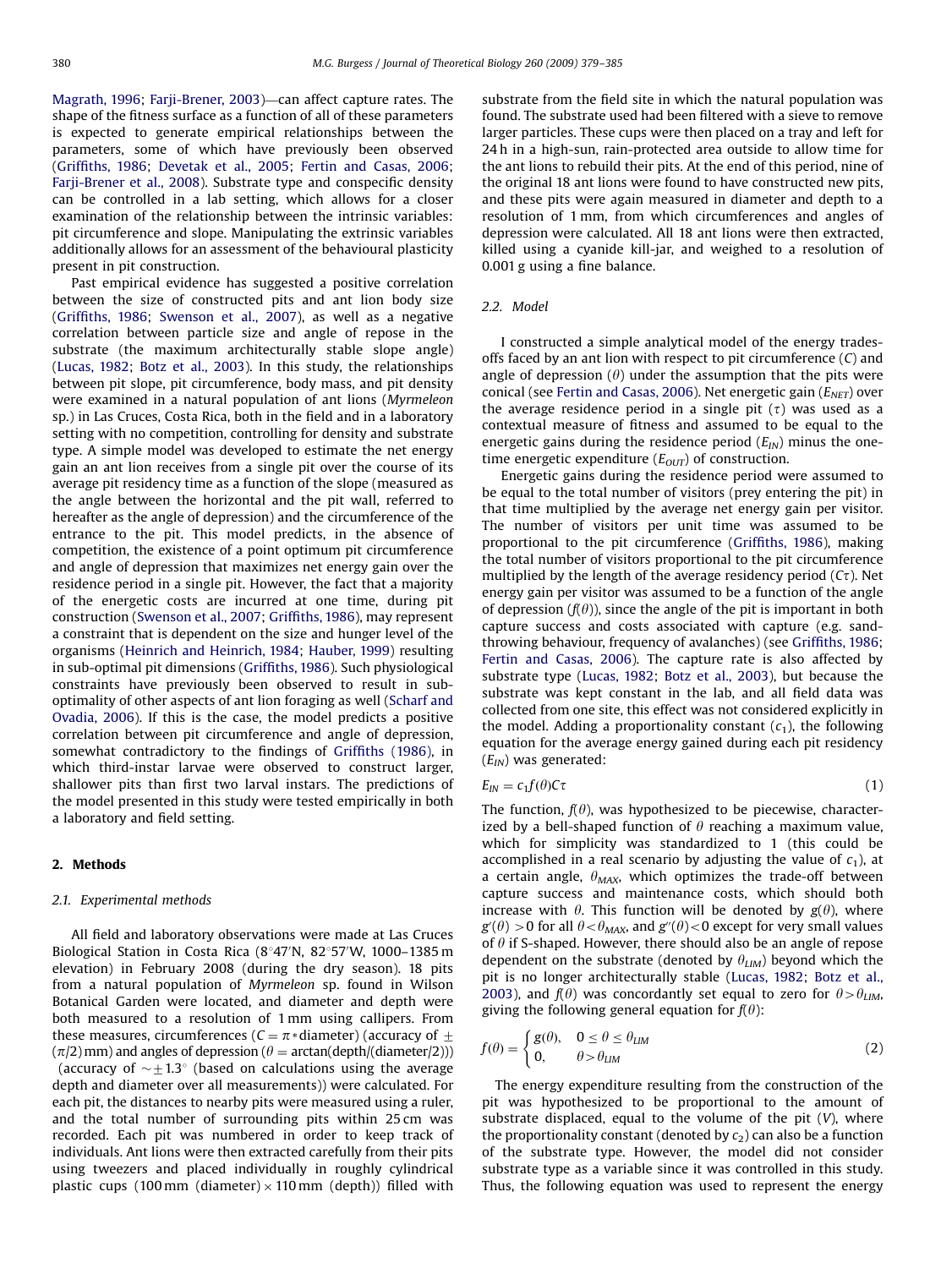expenditures  $(E_{OUT})$ :

$$
E_{OUT} = c_2 V \tag{3}
$$

This equation was then reparametrized in terms of C and  $\theta$ according to the following equalities:

$$
V = \frac{\pi r^2 h}{3} = \frac{c(r^2) \tan(\theta)}{6} = \frac{1}{24(\pi^2)} C^3 \tan(\theta)
$$
 (4)

From Eqs. (1), (3), and (4), the net energy gained during residency in a particular pit ( $E_{NET}$ ) as a function of C and  $\theta$  was given by

$$
E_{NET} = c_1 f(\theta) C \tau - c_2 \frac{1}{24(\pi^2)} C^3 \tan(\theta)
$$
\n(5)

It should be noted that the costs of pit maintenance were not fully accounted for in this model. While the costs associated with pit angle and prey visits were incorporated into  $f(\theta)$ , it was also hypothesized that maintenance costs would depend on the surface area of the pit and the density of pits in the area ([Day](#page-5-0) [and Zalucki, 2000](#page-5-0)). These terms were omitted from the model for the following reasons. Competition effects were absent from the lab portion of this study, meaning that a term representing competition-related costs would only be relevant in the field study. Furthermore, it is not known whether this term would be



**Fig. 1.** A graphical depiction of all functions,  $g(\theta)$ , presented from the model (solid:  $g(\theta) = 2(\theta/\theta_{MAX})-(\theta/\theta_{MAX})^2$ ; dashed:  $g(\theta) = \sin(\theta \pi/2\theta_{MAX})$ ; dotted:  $(g(\theta) =$  $(\theta/\theta_{MAX})^{(1(\theta/\theta_{MAX}))}$  from 0 to 2 $\theta_{MAX}$ . In the model,  $\theta_{MAX}$  denotes the angle of depression which optimizes the trade-off between capture success and maintenance costs with respect to angle. The resulting function of  $\theta$  is bell-shaped and reaches a maximum of 1 at  $\theta_{MAX}$ . At an angle of  $\theta_{LIM}$  (the maximum angle of depression at which the pit is architecturally stable, or angle of repose), the function  $f(\theta)$  will truncate (it assumed that  $\theta_{MAX} > \theta_{LIM}$ ), falling to zero.

A comparison of the three forms used in the model for  $g(\theta)$ .

dependent at all on the dimensions of the pit. If it was not, it would not be relevant to the optimal pit dimensions. However, even if one were to assume that it was, the specific nature of this term would be difficult to predict without extensive empirical evidence that is not currently available. This question requires further study. An analogous problem of missing information exists for changes in surface area. In addition, since the assumption is that increasing surface area increases costs, the model is likely a good approximation without this term. This arises because an increase in surface area corresponds to an increase in volume, angle, or both, all of which already lead to increased costs in the model.

#### 2.3. Model analysis

The model was analysed numerically using Maple 10 (Maplesoft 2006) and Mathematica 6.0 (Wolfram Research 2007). In the analyses presented here, the function  $g(\theta)$  was assigned a form,  $g(\theta) = \sin(\theta \pi/2\theta_{MAX})$ , which was consistent with the model's specifications (Fig. 1). Two other functions that met the model's specifications for  $g(\theta)$  were also used in analyses; one exponential  $(g(\theta) = (\theta/\theta_{MAX})^{(1(\theta/\theta_{MAX}))})$ , and one quadratic  $(g(\theta) = 2(\theta/\theta_{MAX})$ - $(\theta/\theta_{MAX})^2$ ) (Fig. 1). However, the results were qualitatively identical in all cases suggesting the shape of  $g(\theta)$  to be more important than its mathematical representation (see Table 1). The parameter  $\theta_{MAX}$  was set equal to 1, such that all values of  $\theta$  were expressed as fractions of  $\theta_{MAX}$ . Since  $\theta_{LIM}$  represents a truncation of the gain function (as demonstrated in [Fig. 4](#page-3-0)), its qualitative effects can be predicted graphically with ease at any value without explicit calculation from a representation of the model that assumes it is large. This representation is given in [Figs. 2](#page-3-0) [and 3](#page-3-0). The values of  $\tau$ ,  $c_1$ , and  $c_2$  were manipulated, and found to not affect the general shape of the model, though they did have an effect on the location of the optimum. This effect was calculated by analysing the model symbolically with no specific form assigned to  $f(\theta)$  (the most general case). Since the analysis was primarily concerned with relative predictions, these constants were all set equal to 1 for the sake of simplicity in the version that was presented [\(Figs. 2–4\)](#page-3-0). Consequently, it should be noted that the results of this analysis mostly present highly general predictions with respect to relative parameter relationships ([Fig. 3](#page-3-0)) rather than specific numerical values. The model was optimized graphically with respect to C and  $\theta$  by plotting the points where the magnitude of each component of the gradient vector (( $\delta E_{\text{NET}}/\delta \theta$ ) and ( $\delta E_{\text{NET}}/\delta C$ )) is equal to 0 in state space. Regions in which these components were positively correlated and negatively correlated were determined [\(Figs. 3 and 4\)](#page-3-0). The



In the most general case of the model (where no form for  $g(\theta)$  is specified), the optimal pit angle depended only on the function  $f(\theta)$ , which means that this angle was a constant fraction of  $\theta_{MAX}$  for each form of the function  $g(\theta)$ . The second derivatives are negative always between 0 and  $\theta_{MAX}$  in the first and third functions and negative at values between 0.229 $\theta_{MAX}$  and  $\theta_{MAX}$  in the second function.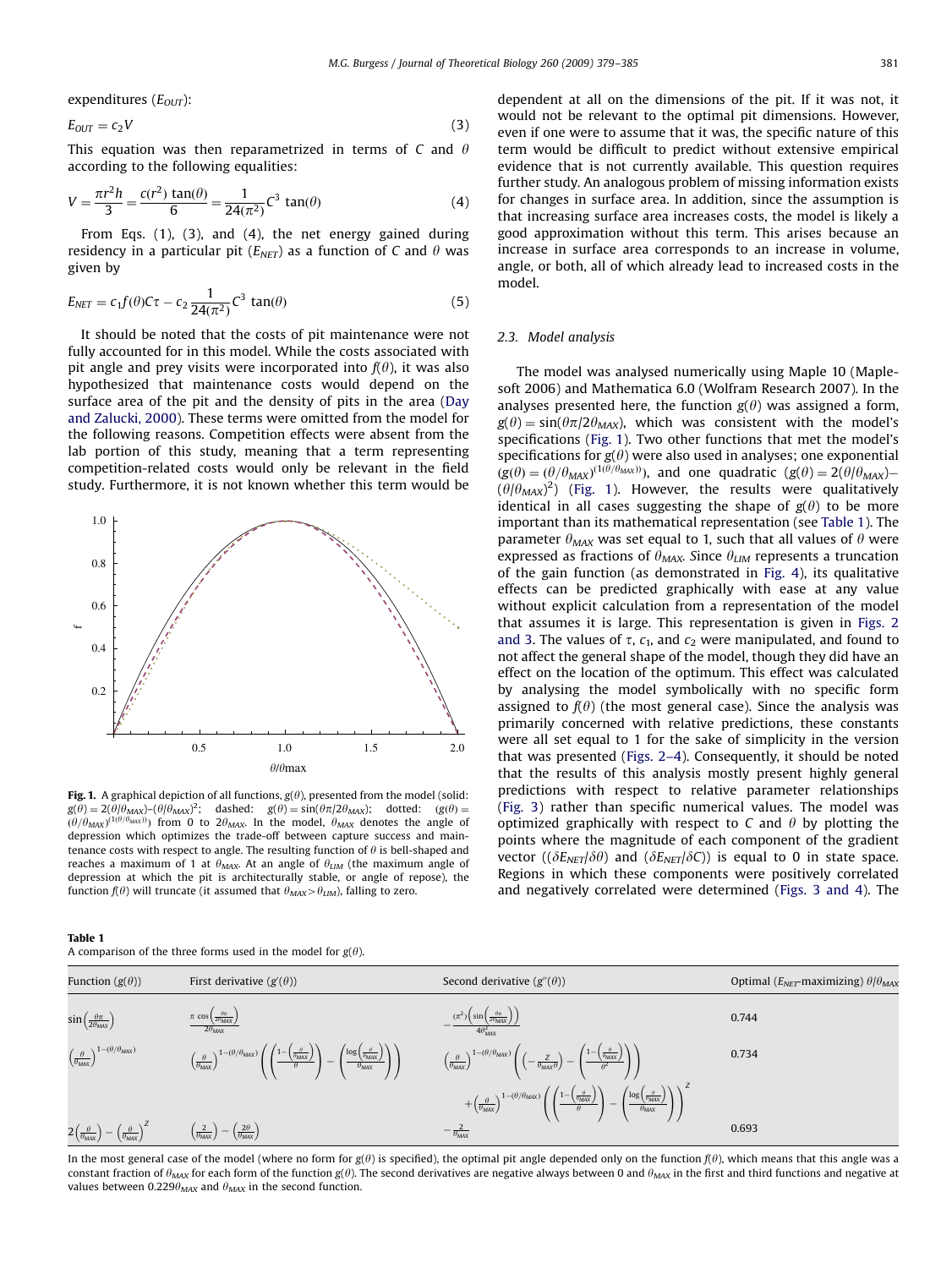<span id="page-3-0"></span>

**Fig. 2.** A 3D plot of the fitness surface predicted by the model (with  $g(\theta) = \sin(\theta \pi)$  $2\theta_{MAX}$ )) if  $\theta_{LIM} = \theta_{MAX}$  (with  $E_{NET}$  on the z-axis as a function of C and  $\theta$ ). The model predicts the existence of a point fitness maximum value that is an evolutionary attractor. Here,  $\theta$  is measured as a fraction of  $\theta_{MAX}$ , and the units of C depend on the values of  $c_1$  and  $c_2$ , which are unknown constants in the model. In the more realistic case in which  $\theta_{LIM} < \theta_{MAX}$ , this fitness surface will truncate at  $\theta = \theta_{LIM}$ , where  $f(\theta)$  falls instantaneously to zero. Since the optimum occurs at a smaller angle than  $\theta_{MAX}$  in all versions of the model (this makes sense because  $\theta_{MAX}$ optimizes a function of  $\theta$  that does not include the construction cost term, which increases with  $\theta$ ), cases with  $\theta_{LIM} > \theta_{MAX}$  will result in the same optima as with  $\theta_{LIM} = \theta_{MAX}$ .



Fig. 3. A state-space plot of the C and  $\theta$  from the model shows regions where the direction of the C and  $\theta$  components of the gradient vector of  $E_{NET}$  (( $\delta E_{NET}/\delta C$ ) and  $(\delta E_{NET}/\delta \theta)$ , respectively) have a positive correlation (regions 1 and 3) and regions where they have a negative correlation (regions 2 and 4). Since the gradient represents the direction of the largest increase in  $E<sub>NET</sub>$  (our measure of fitness), the model predicts C and  $\theta$  to evolve in the same direction in regions 1 and 3 and in opposite directions in regions 2 and 4, eventually approaching a fitness maximum at the point where the lines intersect. Here,  $\theta$  is measured as a fraction of  $\theta_{MAX}$ , and the units of C depend on the values of  $c_1$  and  $c_2$ , which are unknown constants in the model. The lines represent  $(\delta E_{NET}/\delta C) = 0$  (dotted),  $(\delta E_{NET}/\delta \theta) = 0$  (dashed), and  $E_{NFT} = 0$  (solid). Each of these values is positive below/to the left of its corresponding line, and negative above and to the right. As a result, it is easy to see from the graph that the optimum point is an evolutionary attractor. The total region under the solid curve represents the region where  $E_{NET} > 0$ .

curve  $E_{NET} = 0$  was added to this plot to highlight the overall region of positive net energy gain in state space (Figs. 3 and 4).

## 2.4. Data analysis

In both the field data and the lab data, all possible combinations of pit circumference, angle of depression, and ant lion mass



Fig. 4. The truncation of the gain function resulting from two different values of  $\theta_{\text{LIM}}$ : (a)  $\theta_{\text{LIM}} = 0.5\theta_{\text{MAX}}$  and (b)  $\theta_{\text{LIM}} = 0.75\theta_{\text{MAX}}$ . The location of the optimum is unaffected in (b), occurring at 0.744 $\theta_{MAX}$ , but  $\theta_{LIM}$  becomes limiting in (a) resulting in a new optimum at  $\theta = \theta_{LIM}$  with a higher C value. Once again, region 3 represents the points in state space where the  $C$  and  $\theta$  components of the gradient are both positive, meaning that they will evolve towards the optimum dimensions. The lines represent ( $\delta E_{NET}/\delta C$ ) = 0 (dotted), ( $\delta E_{NET}/\delta \theta$ ) = 0 (dashed), and  $E_{NET}$  = 0 (solid), and the black line is added to join the two ends of each curve at their point of discontinuity, and to illustrate the new optimum in a) at its point of intersection with  $(\delta E_{NET}/\delta C) = 0$  (dotted).

were tested for correlation using Spearman Rank tests. Each of these measures was additionally tested for correlation with density in the field data (again using Spearman rank tests). Pairwise comparisons of pit circumference and angle of depression between the field and the lab in individuals that constructed pits in both environments were conducted using Wilcoxon signed-rank tests. These differences were then tested for correlation with body mass using Spearman Rank tests. An outlier was removed from the lab data analysis concerned with the angle of depression (the residual was found to be greater than the median residual plus 1.5 IQR (see [Moore and McCabe, 2006\)](#page-6-0)).

### 3. Results

#### 3.1. Model

The model developed in this study predicted the existence of a point fitness-maximizing pair of C and  $\theta$  values (Figs. 2 and 3). The optimum angle depended only on the form of the function  $g(\theta)$ , and the values of  $\theta_{LIM}$  and  $\theta_{MAX}$ . It was found to be independent of the values of  $c_1$ ,  $c_2$ , and  $\tau$ . This was confirmed computationally by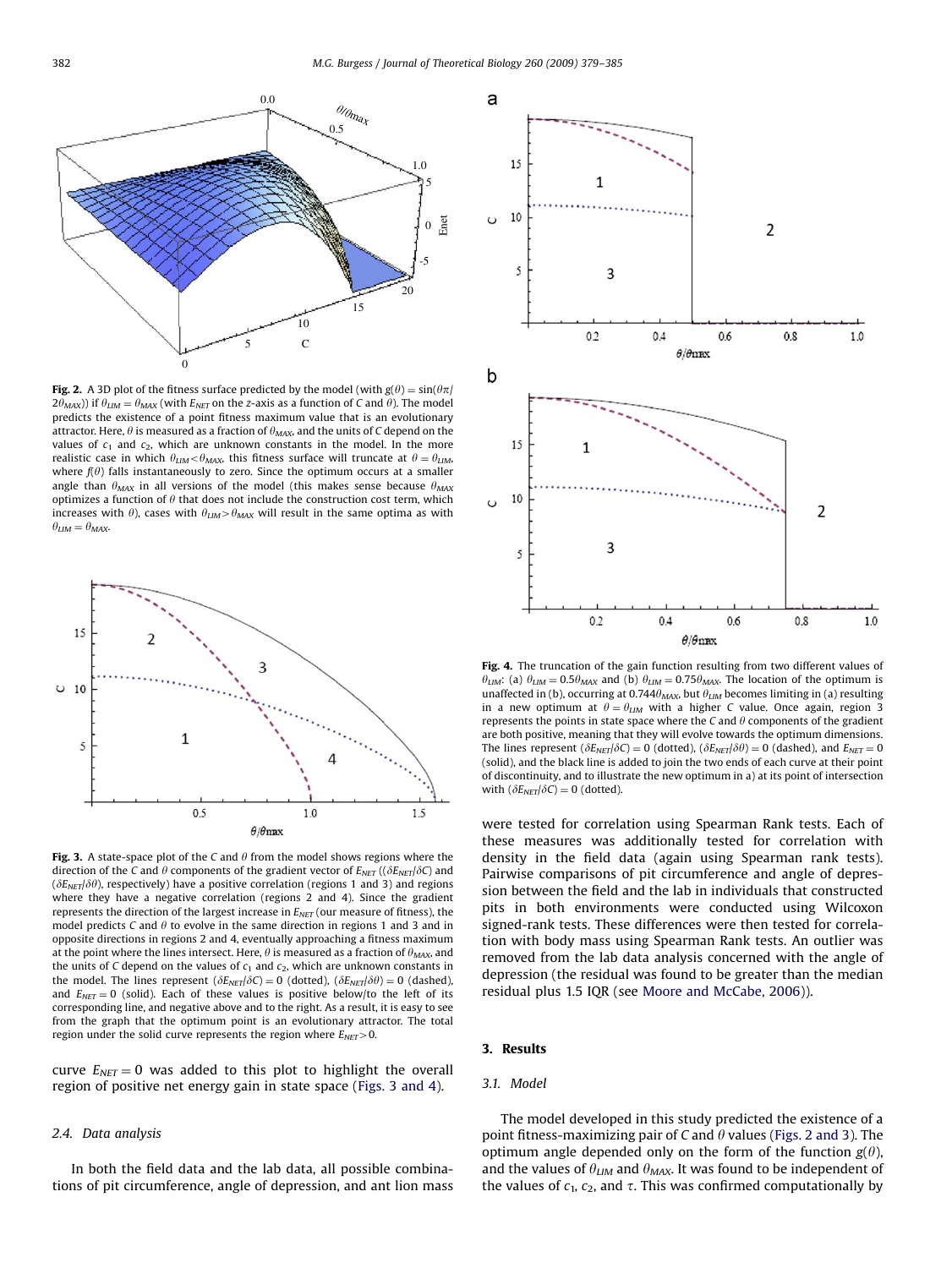evaluating it repeatedly over an array of values in each of these parameters, and can be seen from Eqs. (8) and (9). Depending on which form of the function  $g(\theta)$  was used, the optimal angle varied between 0.69 $\theta_{MAX}$  and 0.75 $\theta_{MAX}$ . The optimal circumference was predicted to increase proportionally with increases in the square root of the average residency time,  $\tau$ , as well as the square root of the constant ratio,  $(c_1/c_2)$ , using the constants from Eq. (5). These relationships can be seen from the first-order necessary conditions for a maximum.

$$
(\delta E_{NET} / \delta C)|_{(C=C^*, \theta = \theta^*)} = c_1 f(\theta^*) \tau - c_2 \frac{1}{8(\pi^2)} C^{*2} \tan(\theta^*)
$$
  
= 0 (6)

$$
(\delta E_{NET} / \delta \theta)|_{(C=C^*,\theta=\theta^*)} = c_1 f'(\theta^*) C^* \tau - c_2 \frac{1}{24(\pi^2)} C^{*3} \sec^2(\theta^*)
$$
  
= 0 (7)

From these equations, it can easily be shown that,

$$
C^* = \sqrt{\frac{8\pi^2 c_1 f(\theta^*) \tau}{c_2 \tan(\theta^*)}} = \sqrt{\frac{24\pi^2 c_1 f'(\theta^*) \tau}{c_2 \sec^2(\theta^*)}}
$$
(8)

and for any given  $f(\theta)$ ,  $\theta^*$  will be the value that satisfies,

$$
f(\theta^*) = \frac{3f'(\theta^*)\tan(\theta^*)}{\sec^2(\theta^*)}
$$
\n(9)

The model further predicted the possibility of an adaptive correlation between C and  $\theta$ , if a constraint existed on pit construction that resulted in obligately sub-optimal pit architecture, that would be positive ([Fig. 3](#page-3-0)). If such a constraint was present, it is hypothesized that larger ant lions would be able to better approach the optimal dimensions, resulting in positive correlations between body mass, pit circumference, and angle of depression. However, if such a physiological constraint existed, but the value of  $\theta_{LM}$  (the angle of repose) was sufficiently small so as to be limiting to a greater extent than physiology, it is hypothesized that one would see a positive correlation between pit circumference and body mass, but angle of depression would be independent of both because most individuals would construct pits with an angle of depression equal or close to the angle of repose ( $\theta_{LM}$ ). These statements, of course, rely on the assumption that sub-optimal pits would be smaller and/or shallower than the optimum, which is consistent with a physiological constraint ([Griffiths, 1986\)](#page-6-0).

## 3.2. Lab data

Strong positive correlations were observed between pit angle of depression and both pit circumference ( $\rho = 0.86$ ,  $p < 0.01$ ) and ant lion mass ( $\rho = 0.96$ ,  $p < 0.01$ ) in the lab. Pit circumference and body mass were significantly positively correlated ( $p = 0.008$ ,  $R^2 = 0.6521$ ) as well ( $\rho = 0.81$ ,  $p = 0.02$ ).

#### 3.3. Field data

Individuals who constructed pits in both the field and the lab constructed approximately 32% shallower ( $S = 0$ ,  $p \ll 0.01$ ) and 78% larger (S = 0,  $p \ll 0.01$ ) pits in the field (Fig. 5), though the magnitudes of these differences did not significantly correlate with their body mass (difference in circumference:  $(\rho = -0.43,$  $p>0.2$ ), difference in angle of depression: ( $\rho = 0.14$ ,  $p>0.2$ )), or each other ( $\rho = -0.57$ ,  $p > 0.1$ ). Angle of depression of pits constructed in the field did not significantly correlate with body mass ( $\rho = 0.40$ ,  $p = 0.1$ ), pit density ( $\rho = 0.07$ ,  $p > 0.2$ ), or pit circumference ( $\rho = -0.07$ ,  $p > 0.2$ ). Pit circumference did not significantly correlate with body mass ( $\rho = 0.38$ ,  $p > 0.1$ ), or pit



Fig. 5. The mean values of the differences between individuals' pit circumference and pit angle of depression in the field vs. the lab. Individuals constructed significantly shallower pits ( $S = 0$ ,  $p \ll 0.01$ ) with significantly larger circumferences ( $S = 0$ ,  $p \ll 0.01$ ) in the field. Neither of these differences correlated with ant lion mass (circumference:  $\rho = -0.43$ ,  $\rho_{critical,x = 0.05} = -0.74$ ; angle of depression:  $\rho = 0.14$ ,  $\rho_{critical,x = 0.05} = 0.74$ ).

density ( $\rho = -0.37$ ,  $p > 0.1$ ) either. There was also no significant correlation between body mass and pit density ( $\rho = -0.08$ ,  $p > 0.2$ ).

## 4. Discussion

Both the field and lab results can potentially be explained, at least in part, using the model. The lab results in this study provide evidence in support of the model given a physiological constraint on pit construction resulting in more sub-optimal dimensions for pits constructed by smaller ant lions (see [Griffiths,](#page-6-0) [1986](#page-6-0)). In a controlled setting with filtered substrate, and without competition or disturbance, positive correlations between pit circumference, body mass, and angle of depression in Myrmeleon sp. were observed. This result contradicts an earlier study by [Griffiths \(1986\)](#page-6-0) using Macroleon quinquemaculatus larvae that found the angle of depression to be negatively correlated with both pit diameter (which is proportional to pit circumference) and body mass. One notable potential source for this discrepancy is the difference in study species. [Griffiths \(1986\)](#page-6-0) noted that M. quinquemaculatus larvae were more efficient at capturing different prey species depending on their own body size. Larger ant lions were more efficient at capturing a larger prey species (Polyrachis schistacea), while smaller ant lions were more efficient at capturing a smaller, more agile prey species (Camponotus sp.) ([Griffiths, 1986\)](#page-6-0). [Griffiths \(1986\)](#page-6-0) also noted that, for large individuals, prey capture rate depended less on the angle of depression than on the strength of the ant lion, suggesting that these larger ant lions should opt for larger, shallower pits than smaller ant lions. It is possible that angle had a larger effect on prey capture success in the species studied here, although time constraints prevented the experimental exploration of this possibility. Further research is needed experimentally looking at the relationship between the angle of depression and capture efficiency ( $f(\theta)$ ) in Myrmeleon sp. so that the model can be refined to make more accurate predictions.

In the field study, pits were significantly shallower and wider than those constructed by the same individuals in the lab. The difference in angle may have been due to the filtration of the substrate in the lab study resulting in a higher angle of repose. [Farji-Brener \(2003\)](#page-6-0) found angle of depression to decrease with increasing particle size, and [Lucas \(1982\)](#page-6-0) and [Botz et al. \(2003\)](#page-5-0) both found the angle of repose ( $\theta_{LIM}$ ) of a substrate to be smaller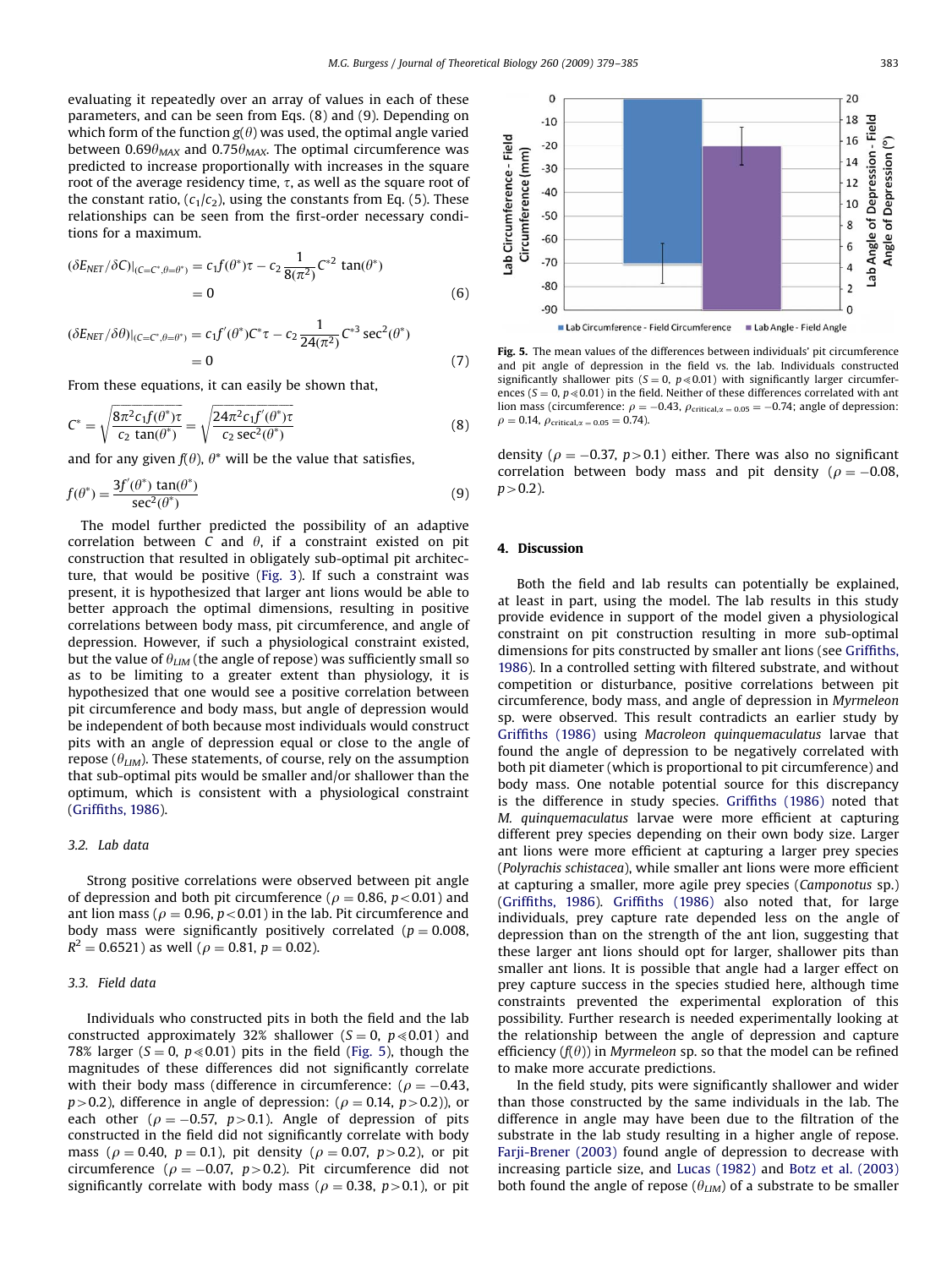<span id="page-5-0"></span>when the particle size was larger. Botz et al. (2003) further found the pit angles in their study to be statistically indistinguishable from the angles of repose of their substrates. A lower angle of repose in the field (resulting from larger particles) may have restricted the optimal dimensions, allowing more ant lions to reach the best possible angle. This is consistent with the observed lack of correlation between the angle of depression and other parameters in the field mentioned above. The model does predict a slightly higher optimal pit circumference when  $\theta_{LIM}$  is lower ([Figs. 3 and 4\)](#page-3-0), but this certainly does not amount to anything close to the 78% difference observed with the forms of  $g(\theta)$  used in the analyses presented here. One other possible explanation from the model is that the act of removing the ant lions from their natural pits, and trans-locating them to the lab represented a perceived decrease in average residency time, which could result in a dramatically decreased optimal circumference in the model, whereas the optimal angle of depression would be unaffected. It is also possible that intraspecific competition resulting from higher densities creates an added selection pressure favouring wide pits ([Inacio et al., 1993](#page-6-0)) in the field. However, pit diameter (proportional to circumference) is often found in empirical data to negatively correlate with density (Day and Zalucki, 2000), and no significant correlation was observed in this study, making this explanation somewhat unlikely. Unfortunately, the experimental results of this study cannot disentangle the effects of density and substrate type because both were effectively altered simultaneously between the two treatments. Further research is needed on this in order to refine the model.

Though the model in this study provides some qualitative and mechanistic insight into the possible effects of substrate variation, further research is also needed to put the predictions of the model into empirical perspective, specifically concerning the nature of  $g(\theta)$ , approximate values for  $\theta_{MAX}$  (if it exists), and perhaps most importantly, the approximate values of ratio  $\theta_{\text{LIM}}/\theta_{\text{MAX}}$  in different substrates, which would have an impact on whether the nonlinearity of the function  $g(\theta)$  is important to the model's predictions (if this ratio were small enough,  $f(\theta)$  would be effectively linear until it truncated at  $\theta_{LM}$ ). There is some empirical evidence placing the angles of repose of substrates in which ant lions construct pits between  $40^{\circ}$  and  $50^{\circ}$  (Botz et al., 2003). The maximum value  $\theta_{MAX}$  could have is 90°, and the findings of Botz et al. (2003) suggest it is at least sometimes larger than or equal to  $\theta_{\text{LIM}}$ . This places the ratio of  $\theta_{\text{LIM}}/\theta_{\text{MAX}}$  in cases of interest most likely somewhere between 0.5 and 1 ( $\theta_{LIM}$  would not be relevant to pit dimensions if it exceeded  $\theta_{MAX}$ , with the exact value varying between substrates. In substrates where this ratio is greater than the  $E_{NET}$ -maximizing  $\theta$  divided by  $\theta_{MAX}$ , the angle of repose should not affect the pit dimensions either, and we should see pit walls that are shallower than  $\theta_{LIM}$ . It would be interesting to repeat the comparison of pit angle of depression and angle of repose from Botz et al. (2003) in a wider range of substrate particle sizes to see if this can be observed empirically.

While no significant correlations were found in the field between mass, density, angle of depression, and circumference, the conclusiveness of these findings is slightly suspect in light of the sample size. Conducting field observations in uncontrolled environments often results in more noise than controlled laboratory experiments, which might account for the differences in significance in the field results compared those in the lab. With this in mind, it should be noted that positive correlations between mass and both angle ( $\rho = 0.40$ ) and circumference ( $\rho = 0.38$ ) would have been significant or nearly significant at a 0.1 level of significance ( $\rho_{\text{critical, } n = 18, \alpha = 0.1} = 0.40$ ). A similar case could be made for a negative correlation between density and pit circumference ( $\rho = -0.37$ ), if one were to repeat this experiment with a larger sample size. Such a repetition of this experiment should definitely be done. It is also possible, however, that extrinsic factors such as frequency of disturbance and angle of repose significantly limited the optimal dimensions in the field to a point where they were less physiologically constrained, or not constrained at all. If this were the case, the model would predict a lack of correlation between these parameters.

To fully understand the trade-offs influencing pit construction in Myrmeleon sp., this study shows that body mass, and substrate type are nearly always factors, and conspecific density is also likely to be important. This study further shows that simple models of these trade-offs can be successful in making predictions about optimal dimensional relationships in ant lion pit construction. The model developed in this study provides precise, falsifiable predictions concerning the effects of varying the average residency time on pit circumference (it should vary positively with average residency time to an amount proportional to the square root of the change in average residency time) and angle of depression (there should be no effect of residency time) that present ideal opportunities for future empirical research. The model additionally provides implicit evidence, in combination with the experimental results of this and other studies [\(Griffiths,](#page-6-0) [1986](#page-6-0); [Swenson et al., 2007\)](#page-6-0), for the existence of a physiological constraint on pit construction in ant lions resulting in suboptimality of pit dimensions whose severity depends on body size and hunger level [\(Heinrich and Heinrich, 1984;](#page-6-0) [Hauber, 1999\)](#page-6-0). Further research explicitly demonstrating this constraint, as well as on its nature and severity, should it exist, is called for.

More generally, this kind of evidence for obligate suboptimality in the foraging behaviour of a species challenges an assumption, that evolution has already led to perfect (or near perfect) adaptation, which is used often in ecological literature attempting to explain and contextualize natural phenomena. This assumption should perhaps be re-examined on a case-by-case basis.

#### Acknowledgements

I would like to thank Chris Darling, Doug Currie, Ivana Stehlik, and Jacqueline Miller for coordinating the field course and supervising this research, the staff at Las Cruces Biological Station, particularly Rodolfo Quiros for access to field sites and lab resources, and Peter Abrams for his helpful suggestions and comments concerning earlier versions of the manuscript. I would also like to thank Nathan Swenson and Mike Ferro for their insight concerning the study species, Don Jackson for his input regarding non-parametric statistics, and two anonymous reviewers for their suggestions concerning earlier versions of the manuscript. This research was funded by the University of Toronto and by the National Science and Engineering Research Council (NSERC).

## References

- Botz, J.T., Loudon, C., Barger, J.B., Olafsen, J.S., Steeples, D.W., 2003. Effects of slope and particle size on ant locomotion: implications for choice of substrate by antlions. Journal of the Kansas Entomological Society 76, 426–435.
- Day, M.D., Zalucki, M.P., 2000. Effect of density on spatial distribution, pit formation and pit diameter of Myrmeleon acer walker, (Neuroptera: Myrmeleontidae): patterns and processes. Austral Ecology 25, 58–64.
- Devetak, D., Spernjak, A., Janzekovic, F., 2005. Substrate particle affects pit building decision and pit size in the antlion larvae Euroleon nostras (Neuroptera: Myrmeleontidae). Physiological Entomology 30, 158–163.
- Eltz, T., 1997. Foraging in the ant-lion Myrmeleon mobilis hagen 1888 (Neuroptera: Myrmeleontidae): behavioural flexibility of a sit-and-wait predator. Journal of Insect Behaviour 10, 1–11.
- Farji-Brener, A.G., Carvajal, D., Gei, M.G., Olano, J., Sanchez, D., 2008. Direct and indirect effects of soil structure on the density of an antlion larva in a tropical dry forest. Ecological Entomology 33, 183–188.